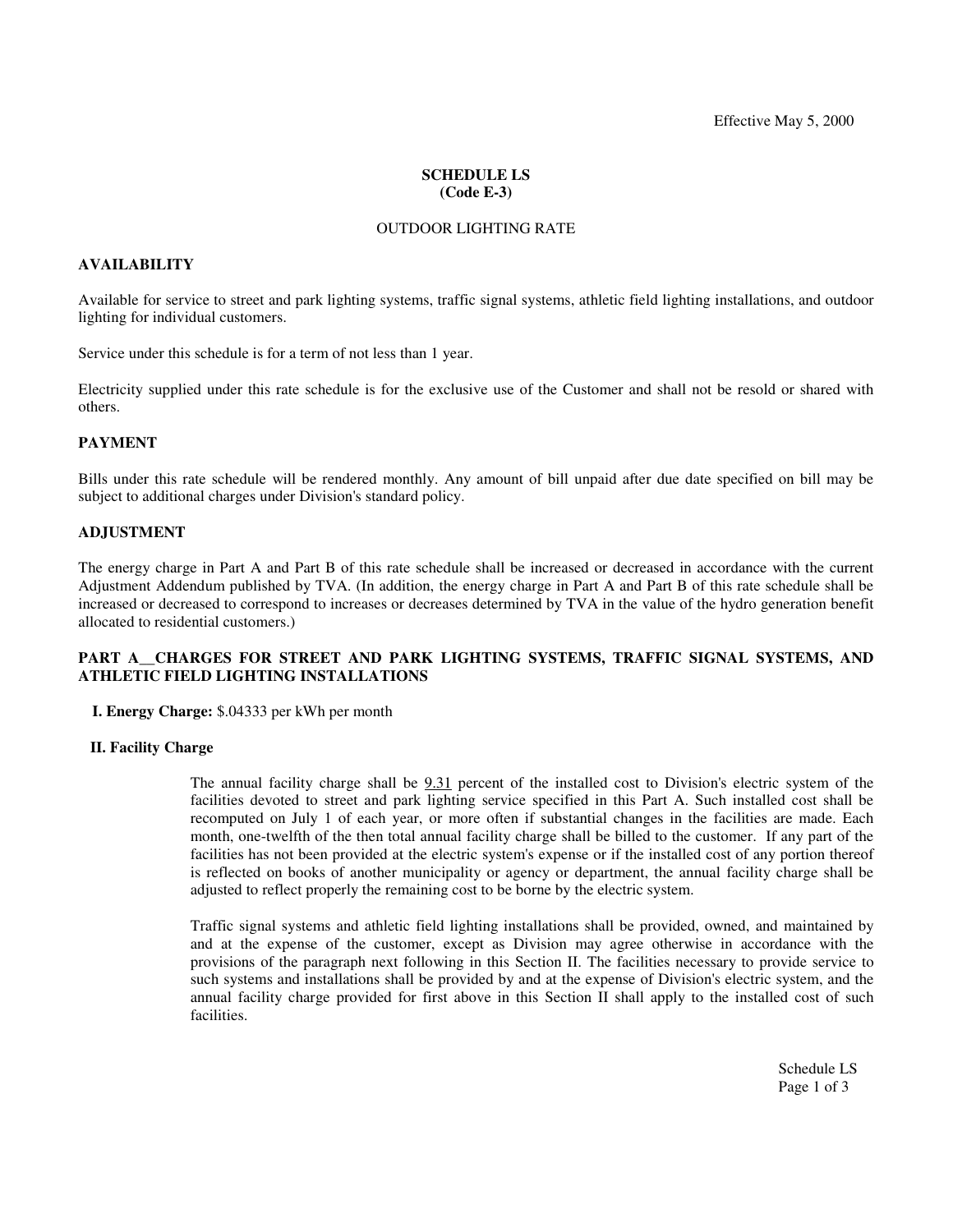When so authorized by policy duly adopted by Division's governing board, traffic signal systems and athletic field lighting installations may be provided, owned, and maintained by Division's electric system for the customer's benefit. In such cases Division may require reimbursement from the customer for a portion of the initial installed cost of any such system or installation and shall require payment by the customer of a facility charge sufficient to cover all of Division's costs (except reimbursed costs), including appropriate overheads, of providing, owning, and maintaining such system or installation; provided that, for athletic field lighting installations, such facility charge shall in no case be less than 12 percent per year of such costs. Said facility charge shall be in addition to the annual facility charge on the facilities necessary to provide service to such system or installation as provided for in the preceding paragraph. Replacement of lamps and related glassware for traffic signal systems and athletic field lighting installations provided under this paragraph shall be paid for under the provisions of paragraph A in Section IV.

**III. Customer Charge** -Traffic Signal Systems and Athletic Field Lighting Installations.

Division shall apply a uniform monthly customer charge of \$2.57 for service to each traffic signal system or athletic field lighting installation.

#### **IV. Replacement of Lamps and Related Glassware** -Street and Park Lighting

Customer shall be billed and shall pay for replacements as provided in paragraph B below, which shall be applied to all service for street and park lighting.

A. Division shall bill the customer monthly for such replacements during each month at Division's cost of materials, including appropriate storeroom expense.

B. Division shall bill the customer monthly for one-twelfth of the amount by which Division's cost of materials, including appropriate storeroom expense, exceeds the product of 3 mills multiplied by the number of kilowatt-hours used for street and park lighting during the fiscal year immediately preceding the fiscal year in which such month occurs.

## **METERING**

For any billing month or part of such month in which the energy is not metered or for which a meter reading is found to be in error or a meter is found to have failed, the energy for billing purposes for that billing month or part of such month shall be computed from the rated capacity of the lamps (including ballast) plus 5 percent of such capacity to reflect secondary circuit losses, multiplied by the number of hours of use.

## **REVENUE AND COST REVIEW**

Division's costs of providing service under Part A of this rate schedule are subject to review at any time and from time to time to determine if Division's revenues from the charges being applied are sufficient to cover its costs. (Such costs, including applicable overheads, include, but are not limited to, those incurred in the operation and maintenance of the systems provided and those resulting from depreciation and payments for taxes, tax equivalents and interest.) If any such review discloses that revenues are either less or more than sufficient to cover said costs, Division shall revise the above facility charges so that revenues will be sufficient to cover said costs. Any such revision of the annual facility charge provided for first above in Section II of Part A of this rate schedule shall be by agreement between Division and TVA.

> Schedule LS Page 2 of 3